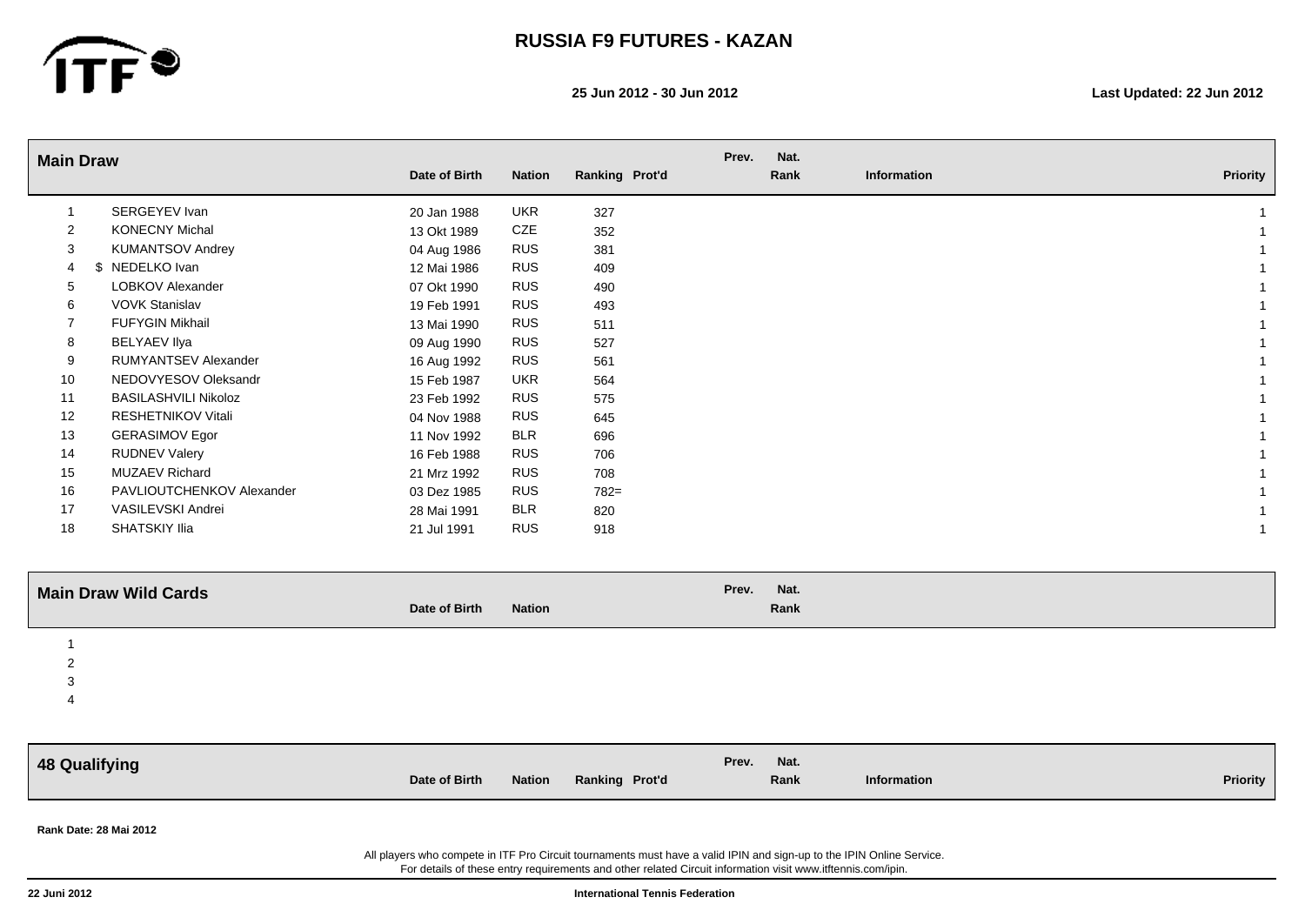

#### **25 Jun 2012 - 30 Jun 2012 Last Updated: 22 Jun 2012**

| <b>48 Qualifying</b> |    |                             | Date of Birth | <b>Nation</b> | Ranking Prot'd | Prev. | Nat.<br>Rank | Information | <b>Priority</b> |
|----------------------|----|-----------------------------|---------------|---------------|----------------|-------|--------------|-------------|-----------------|
|                      |    |                             |               |               |                |       |              |             |                 |
| -1                   |    | ZAITSEV Anton               | 22 Jul 1987   | <b>RUS</b>    | 934            |       |              |             |                 |
| $\overline{2}$       |    | <b>KARATSEV Aslan</b>       | 04 Sep 1993   | <b>RUS</b>    | 959            |       |              |             |                 |
| 3                    |    | <b>KACHANOVSKIY Vitaliy</b> | 12 Apr 1991   | <b>RUS</b>    | 1007           |       |              |             |                 |
| 4                    |    | <b>VAKS Mikhail</b>         | 18 Jul 1993   | <b>RUS</b>    | $1033=$        |       |              |             |                 |
| 5                    |    | <b>FILIN Pavel</b>          | 29 Mrz 1992   | <b>BLR</b>    | 1104           |       |              |             |                 |
| 6                    | \$ | UZAKOV Vaja                 | 04 Jun 1988   | UZB           | 1164           |       |              |             |                 |
| 7                    |    | <b>ARKHIPOV Petr</b>        | 12 Dez 1994   | <b>RUS</b>    | $1185 =$       |       |              |             |                 |
| 8                    |    | YATSYK Yahor                | 06 Aug 1992   | <b>BLR</b>    | $1292 =$       |       |              |             |                 |
| 9                    |    | <b>LUNKIN Maxim</b>         | 20 Okt 1994   | <b>RUS</b>    | $1292 =$       |       |              |             |                 |
| 10                   |    | CHERVYAKOV Fedor            | 13 Jan 1993   | <b>RUS</b>    | $1347=$        |       |              |             |                 |
| 11                   |    | <b>ZHURBIN Alexander</b>    | 14 Jan 1992   | <b>RUS</b>    | $1360=$        |       |              |             |                 |
| 12                   |    | <b>GALKIN Anton</b>         | 24 Dez 1991   | <b>RUS</b>    | $1360=$        |       |              |             |                 |
| 13                   |    | \$ KUSHAKOV Alexandr        | 02 Mai 1991   | <b>UKR</b>    | $1410=$        |       |              |             |                 |
| 14                   |    | KOZYUKOV Vitaly             | 02 Jun 1994   | <b>RUS</b>    | $1410=$        |       |              |             |                 |
| 15                   |    | <b>IGOSHIN Alexander</b>    | 10 Jan 1992   | <b>RUS</b>    | $1462 =$       |       |              |             |                 |
| 16                   |    | <b>SURCHENKO Dmitry</b>     | 02 Mai 1990   | <b>RUS</b>    | $1487 =$       |       |              |             |                 |
| 17                   |    | SHYLA Yaraslau              | 05 Mrz 1993   | <b>BLR</b>    | $1517=$        |       |              |             |                 |
| 18                   |    | <b>GOLOVACHEV Alexey</b>    | 01 Jun 1990   | <b>RUS</b>    | $1637=$        |       |              |             |                 |
| 19                   |    | DZHANASHIA Shalva           | 26 Aug 1992   | <b>RUS</b>    | $1801 =$       |       |              |             |                 |
| 20                   |    | SLOBODCHIKOV Ronald         | 04 Dez 1993   | <b>RUS</b>    | $1801 =$       |       |              |             |                 |
| 21                   |    | \$ LEBEDEV llya             | 01 Aug 1990   | <b>RUS</b>    | $1921 =$       |       |              |             | $\overline{2}$  |
| 22                   |    | METREVELI Teimouraz         | 06 Nov 1993   | <b>RUS</b>    |                |       | 36           |             |                 |
| 23                   |    | RYBENKOV Grigory            | 06 Feb 1992   | <b>RUS</b>    |                |       | 46           |             |                 |
| 24                   |    | <b>KUZIN Pavel</b>          | 10 Jan 1985   | <b>UKR</b>    |                |       | 34           |             | $\overline{2}$  |
| 25                   |    | <b>KORSHUNOV Stanislav</b>  | 11 Nov 1994   | <b>RUS</b>    |                |       | 79           |             |                 |
| 26                   |    | <b>YUDKIN Anton</b>         | 17 Mai 1986   | <b>RUS</b>    |                |       | 86           |             |                 |
| 27                   |    | AKHMETSHIN Aydyn            | 20 Okt 1994   | <b>RUS</b>    |                |       | 109          |             |                 |
| 28                   |    | <b>KOMLEV Victor</b>        | 12 Feb 1987   | <b>RUS</b>    |                |       | 111          |             |                 |
| 29                   |    | <b>VORONTSOV Ilya</b>       | 03 Sep 1986   | <b>RUS</b>    |                |       | 152          |             |                 |
| 30                   |    | ZABIROV Askar               | 10 Dez 1995   | <b>RUS</b>    |                |       | 154          |             |                 |
| 31                   |    | <b>BARANOV Pavel</b>        | 09 Okt 1986   | <b>RUS</b>    |                |       | 262          |             |                 |
| 32                   |    | POLYAKOV Ivan               | 27 Mai 1993   | <b>RUS</b>    |                |       | 287          |             | 3               |

#### **Rank Date: 28 Mai 2012**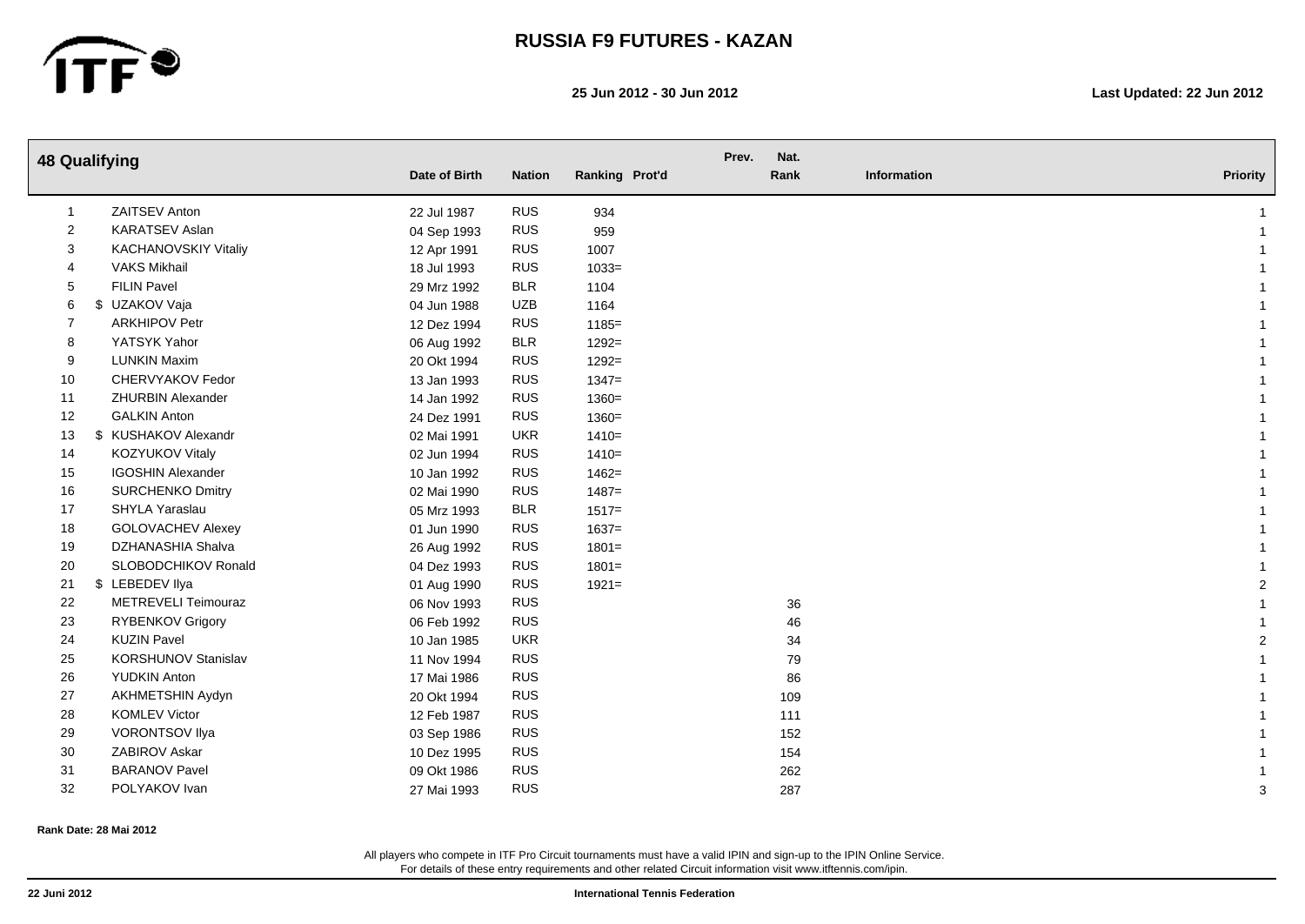

**25 Jun 2012 - 30 Jun 2012 Last Updated: 22 Jun 2012**

|    | <b>48 Qualifying</b>   |               |               |                | Prev. | Nat. |             |                 |
|----|------------------------|---------------|---------------|----------------|-------|------|-------------|-----------------|
|    |                        | Date of Birth | <b>Nation</b> | Ranking Prot'd |       | Rank | Information | <b>Priority</b> |
| 33 | <b>GELLER Vladimir</b> | 20 Aug 1987   | RUS           |                |       | 301  |             |                 |
| 34 | DYAKONOV Sergey        | 25 Sep 1993   | <b>RUS</b>    |                |       | 320  |             |                 |
| 35 | <b>USHAKOV Gennady</b> | 23 Jul 1991   | <b>RUS</b>    |                |       | 326  |             |                 |
| 36 | ZHERDEV Yuriy          | 24 Jun 1986   | <b>RUS</b>    |                |       |      |             |                 |
| 37 | <b>KURKULIN Danila</b> | 12 Okt 1993   | <b>ISR</b>    |                |       |      |             |                 |
| 38 | <b>KABARDIN Tikhon</b> | 24 Mai 1994   | <b>RUS</b>    |                |       |      |             |                 |
| 39 | KNYAZEV Svyatoslav     | 18 Okt 1992   | <b>RUS</b>    |                |       |      |             |                 |
| 40 | TARKHATCHEV Dmitri     | 20 Jun 1985   | <b>RUS</b>    |                |       |      |             |                 |
| 41 | <b>ZELENKIN Pavel</b>  | 19 Feb 1979   | <b>RUS</b>    |                |       |      |             |                 |
|    |                        |               |               |                |       |      |             |                 |

| <b>Qualifying Wild Cards</b> | Date of Birth | <b>Nation</b> | Prev. Nat. | Rank |
|------------------------------|---------------|---------------|------------|------|
|                              |               |               |            |      |
|                              |               |               |            |      |

3

4

 $5<sub>5</sub>$ 6

7

**Alternates Date of Birth Nation Ranking Prot'd Information Priority Nat. Information Prev.** 1 KHARKOV Boris 06 Aug 1990 RUS 1 2 \$ SUKHOV Sergey 06 Dez 1984 RUS 1 3 NUREEV Ramazan 12 Feb 1993 RUS 1 4 MARFINSKY Dmitri 26 Aug 1989 RUS 1 5 TIKHONOV Evgeny 12 Sep 1993 RUS 2 6 SKVORTSOV Philipp 22 Dez 1990 RUS 2

**Rank Date: 28 Mai 2012**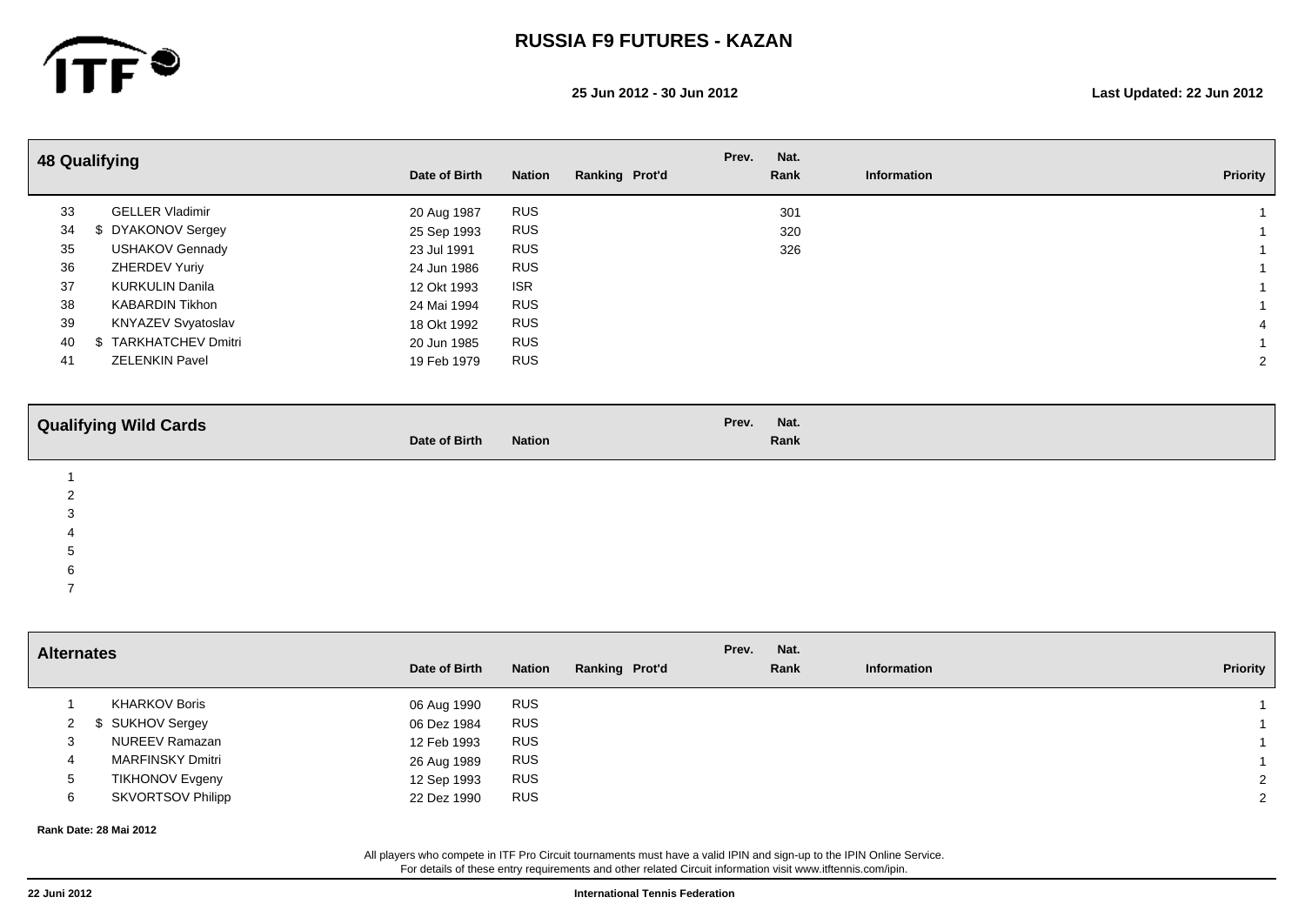

#### **25 Jun 2012 - 30 Jun 2012 Last Updated: 22 Jun 2012**

| <b>Alternates</b> |                           |               |               |                | Prev. | Nat. |             |          |
|-------------------|---------------------------|---------------|---------------|----------------|-------|------|-------------|----------|
|                   |                           | Date of Birth | <b>Nation</b> | Ranking Prot'd |       | Rank | Information | Priority |
|                   | DAVLEEV Oskar             | 23 Okt 1981   | <b>RUS</b>    |                |       |      |             |          |
| 8                 | MANNAPOV Fail             | 03 Jul 1985   | <b>RUS</b>    |                |       |      |             |          |
| 9                 | PREOBRAZHENSKIY Valeriy   | 14 Aug 1993   | <b>RUS</b>    |                |       |      |             |          |
| 10                | <b>VVEDENSKIY Nikolay</b> | 11 Feb 1992   | <b>RUS</b>    |                |       |      |             |          |
| 11                | SHISHKOV Andrey           | 19 Sep 1987   | <b>RUS</b>    |                |       |      |             |          |
|                   |                           |               |               |                |       |      |             |          |

| <b>Withdrawals</b> |                               |               |               |                | Prev.<br>Nat. |                                |                 |
|--------------------|-------------------------------|---------------|---------------|----------------|---------------|--------------------------------|-----------------|
|                    |                               | Date of Birth | <b>Nation</b> | Ranking Prot'd | Rank          | Information                    | <b>Priority</b> |
|                    | <b>AKHMETOV Anvar</b>         | 14 Mrz 1995   | <b>RUS</b>    |                | 190           | 12 Jun 2012                    |                 |
| $\overline{2}$     | <b>ALSHIN Timur</b>           | 09 Nov 1996   | <b>RUS</b>    |                | 224           | 19 Jun 2012 7 day(s) late      |                 |
| 3                  | <b>ANIKANOV Ivan</b>          | 15 Mrz 1988   | <b>UKR</b>    | P<br>874       |               | 12 Jun 2012 TURKEY F25 FUTURES |                 |
|                    | <b>BEGA Alessandro</b>        | 11 Jan 1991   | ITA           | 581            |               | 12 Jun 2012                    |                 |
| 5                  | <b>BENARD Jeroen</b>          | 16 Feb 1991   | <b>NED</b>    | $1867 =$       |               | 12 Jun 2012                    |                 |
| 6                  | <b>BETAU Siarhei</b>          | 15 Okt 1987   | <b>BLR</b>    | 461            |               | 12 Jun 2012                    | 2               |
|                    | <b>BIRYUKOV Mikhail</b>       | 28 Apr 1992   | <b>RUS</b>    | 609            |               | 18 Jun 2012 6 day(s) late      | 2               |
| 8                  | <b>BLECHA Jan</b>             | 18 Mrz 1989   | CZE           | $1538 =$       |               | 12 Jun 2012                    |                 |
| 9                  | <b>BOGAERTS Romain</b>        | 23 Dez 1993   | <b>BEL</b>    |                | 31            | 12 Jun 2012                    | $\overline{2}$  |
| 10                 | <b>BOLUDA-PURKISS Carlos</b>  | 22 Jan 1993   | ESP           | $1520 =$       |               | 04 Jun 2012                    |                 |
| 11                 | CHKONIYA Ilya                 | 18 Jun 1983   | <b>RUS</b>    | $1867 =$       |               | 10 Jun 2012                    |                 |
| 12                 | <b>CIUMAC Andrei</b>          | 10 Sep 1985   | MDA           | 837            |               | 12 Jun 2012                    |                 |
| 13                 | <b>ELISTRATOV Evgeny</b>      | 28 Dez 1994   | <b>RUS</b>    |                | 51            | 16 Jun 2012 4 day(s) late      |                 |
| 14                 | FIDIRKO Nikolai               | 15 Jun 1987   | <b>BLR</b>    | $1217=$        |               | 12 Jun 2012                    |                 |
| 15                 | \$ FILENKOV Alexei            | 17 Mai 1981   | <b>RUS</b>    | 1954           |               | 12 Jun 2012                    |                 |
| 16                 | \$ FOMINE Nikita              | 27 Mrz 1991   | <b>RUS</b>    |                | 404           | 12 Jun 2012 TURKEY F25 FUTURES |                 |
| 17                 | <b>GARCIA SANCHEZ Antonio</b> | 17 Apr 1991   | <b>ESP</b>    | $1531 =$       |               | 12 Jun 2012                    | 2               |
| 18                 | <b>GIRAUDEAU Thomas</b>       | 26 Nov 1991   | <b>FRA</b>    | $1742 =$       |               | 07 Jun 2012                    |                 |
| 19                 | <b>GORSHENIN Vladislav</b>    | 07 Mai 1982   | <b>RUS</b>    |                | 207           | 12 Jun 2012 JAPAN F7 FUTURES   |                 |
| 20                 | GUTIERREZ-FERROL Sergio       | 05 Mrz 1989   | <b>ESP</b>    | 329            |               | 11 Jun 2012                    |                 |
| 21                 | \$ JAKUPOVIC Alexandros       | 14 Dez 1981   | <b>GRE</b>    | 597            |               | 12 Jun 2012                    |                 |
| 22                 | KALENICHENKO Danylo           | 02 Feb 1994   | <b>UKR</b>    |                |               | 22 May 2012                    |                 |
|                    |                               |               |               |                |               |                                |                 |

**Rank Date: 28 Mai 2012**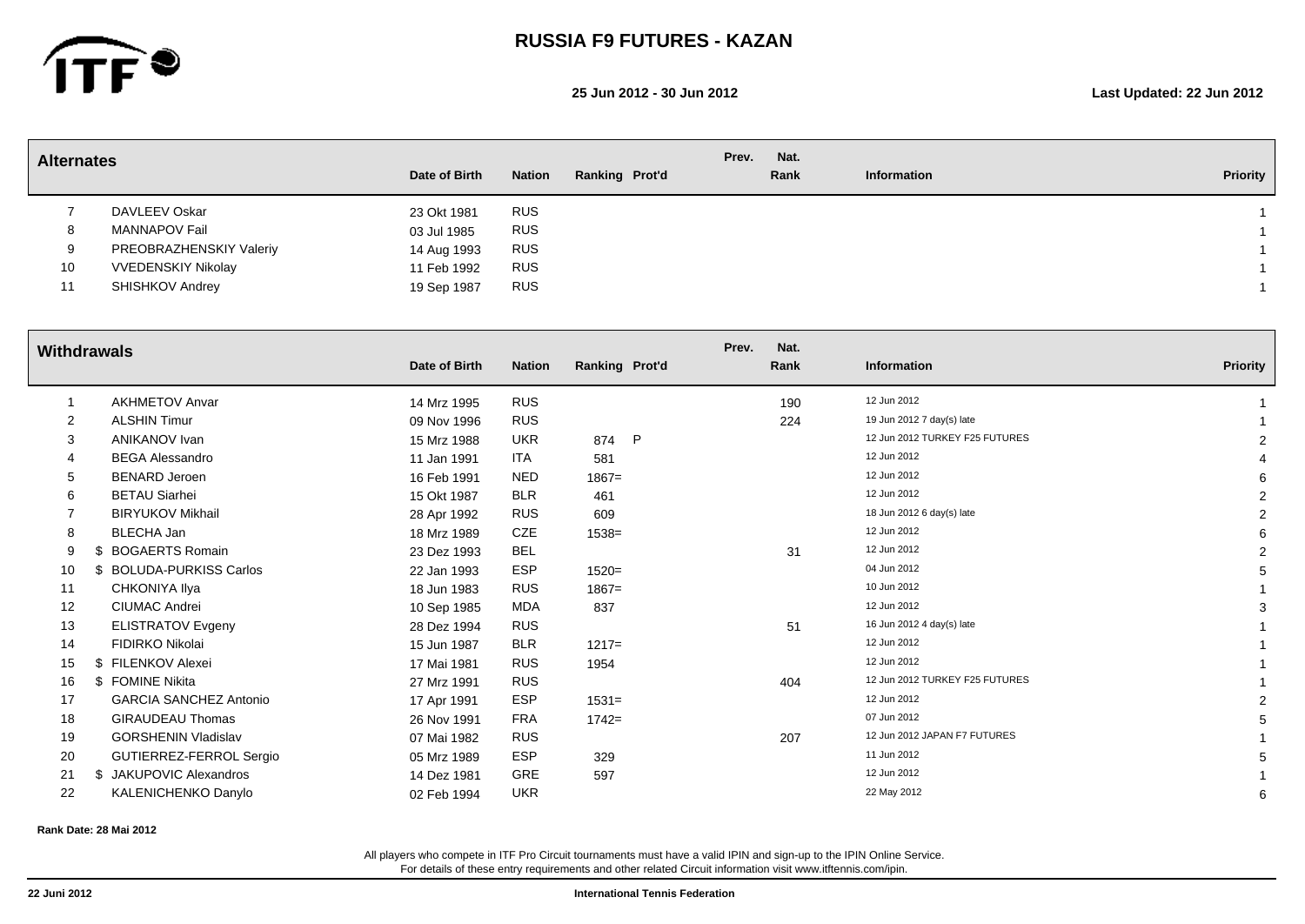

**25 Jun 2012 - 30 Jun 2012 Last Updated: 22 Jun 2012**

|    | <b>Withdrawals</b>       | Date of Birth | <b>Nation</b> | Ranking Prot'd | Prev. | Nat.<br>Rank | Information                   | <b>Priority</b> |
|----|--------------------------|---------------|---------------|----------------|-------|--------------|-------------------------------|-----------------|
|    |                          |               |               |                |       |              |                               |                 |
| 23 | <b>KARAGEZIAN Arthur</b> | 08 Mai 1992   | <b>USA</b>    | $1101 =$       |       |              | 10 Jun 2012                   | 6               |
| 24 | <b>KHALDEEV Mihail</b>   | 06 Sep 1994   | <b>RUS</b>    |                |       | 130          | 06 Jun 2012                   |                 |
| 25 | <b>KHALIL Kamil</b>      | 02 Nov 1993   | LIB           | $1637=$        |       |              | 20 Jun 2012 8 day(s) late     |                 |
| 26 | KHOTULEV Stepan          | 28 Mai 1989   | <b>RUS</b>    | 1094           |       |              | 07 Jun 2012                   | 5               |
| 27 | <b>KOKHANOV Kirill</b>   | 26 Jun 1993   | <b>RUS</b>    |                |       | 144          | 12 Jun 2012                   |                 |
| 28 | <b>KOMAROV Kirill</b>    | 31 Dez 1991   | <b>RUS</b>    |                |       | 377          | 15 Jun 2012                   |                 |
| 29 | \$ KOSLER Jiri           | 04 Apr 1989   | CZE           | $1520 =$       |       |              | 12 Jun 2012                   |                 |
| 30 | KOVALENKO Yuriy          | 29 Jun 1994   | <b>ISR</b>    |                |       |              | 31 May 2012                   |                 |
| 31 | KOVALEV II'ja            | 23 Sep 1991   | <b>RUS</b>    |                |       | 164          | 18 Jun 2012 6 day(s) late     |                 |
| 32 | <b>KOZIN Victor</b>      | 15 Jan 1988   | <b>RUS</b>    | 1074           |       |              | 14 Jun 2012 2 day(s) late     |                 |
| 33 | <b>KROTIOUK Sergei</b>   | 21 Jun 1978   | <b>RUS</b>    | 637            |       |              | 12 Jun 2012                   |                 |
| 34 | <b>KRUK Vladzimir</b>    | 10 Apr 1991   | <b>BLR</b>    | $1222 =$       |       |              | 10 Jun 2012                   |                 |
| 35 | <b>KUPRIN Egor</b><br>\$ | 02 Feb 1996   | <b>RUS</b>    |                |       |              | 18 Jun 2012                   | 2               |
| 36 | LAKHNO Igor              | 31 Jul 1988   | <b>UKR</b>    |                |       | 176 GER      | 11 Jun 2012                   | 3               |
| 37 | <b>LEVIN Kirill</b>      | 06 Dez 1996   | <b>RUS</b>    |                |       |              | 12 Jun 2012                   | 3               |
| 38 | <b>LEVINE Andrei</b>     | 11 Sep 1988   | <b>RUS</b>    | 962            |       |              | 21 Jun 2012 9 day(s) late     |                 |
| 39 | <b>MADZHAR Artur</b>     | 23 Okt 1991   | <b>RUS</b>    |                |       |              | 19 Jun 2012                   | 2               |
| 40 | \$ MARFIA Matteo         | 06 Mrz 1987   | <b>ITA</b>    | 1540           |       |              | 12 Jun 2012                   | 5               |
| 41 | <b>MARKOV Denis</b>      | 19 Mai 1994   | <b>RUS</b>    |                |       | 186          | 21 Jun 2012 9 day(s) late     |                 |
| 42 | \$ MASOOD Fahad          | 04 Nov 1988   | <b>PAK</b>    |                |       | 25           | 05 Jun 2012                   | 6               |
| 43 | \$ MEDVEDEV Daniil       | 11 Feb 1996   | <b>RUS</b>    |                |       | 40           | 11 Jun 2012                   |                 |
| 44 | <b>MICHON Axel</b>       | 16 Dez 1990   | <b>FRA</b>    | 288            |       |              | 12 Jun 2012                   |                 |
| 45 | \$ PASHAYAN Daniel       | 17 Sep 1996   | <b>RUS</b>    |                |       |              | 07 Jun 2012                   | 6               |
| 46 | <b>PAVLOVS Deniss</b>    | 15 Apr 1983   | LAT           | 633            |       |              | 12 Jun 2012                   |                 |
| 47 | <b>PLOTNIY Andrei</b>    | 07 Apr 1988   | <b>RUS</b>    | $1284=$        |       |              | 07 Jun 2012                   | 5               |
| 48 | POPLAVSKYY Stanislav     | 02 Apr 1991   | <b>UKR</b>    | 459            |       |              | 11 Jun 2012                   |                 |
| 49 | PULATOV Sardor           | 26 Mai 1987   | <b>UZB</b>    |                |       | 25           | 12 Jun 2012                   |                 |
| 50 | <b>PUNTUS Egor</b>       | 01 Mrz 1987   | <b>BLR</b>    | 989            |       |              | 24 May 2012                   |                 |
| 51 | <b>RAJIC Marko</b><br>\$ | 09 Mai 1992   | <b>SRB</b>    | $1345=$        |       |              | 12 Jun 2012 SERBIA F3 FUTURES |                 |
| 52 | <b>REPIN Alexander</b>   | 17 Jun 1986   | <b>RUS</b>    |                |       |              | 18 Jun 2012                   |                 |
| 53 | <b>RICHTER Sebastian</b> | 10 Dez 1992   | GER           |                |       |              | 11 Jun 2012                   |                 |
| 54 | <b>SALABA Libor</b>      | 26 Aug 1992   | CZE           | 899            |       |              | 06 Jun 2012                   | 6               |

**Rank Date: 28 Mai 2012**